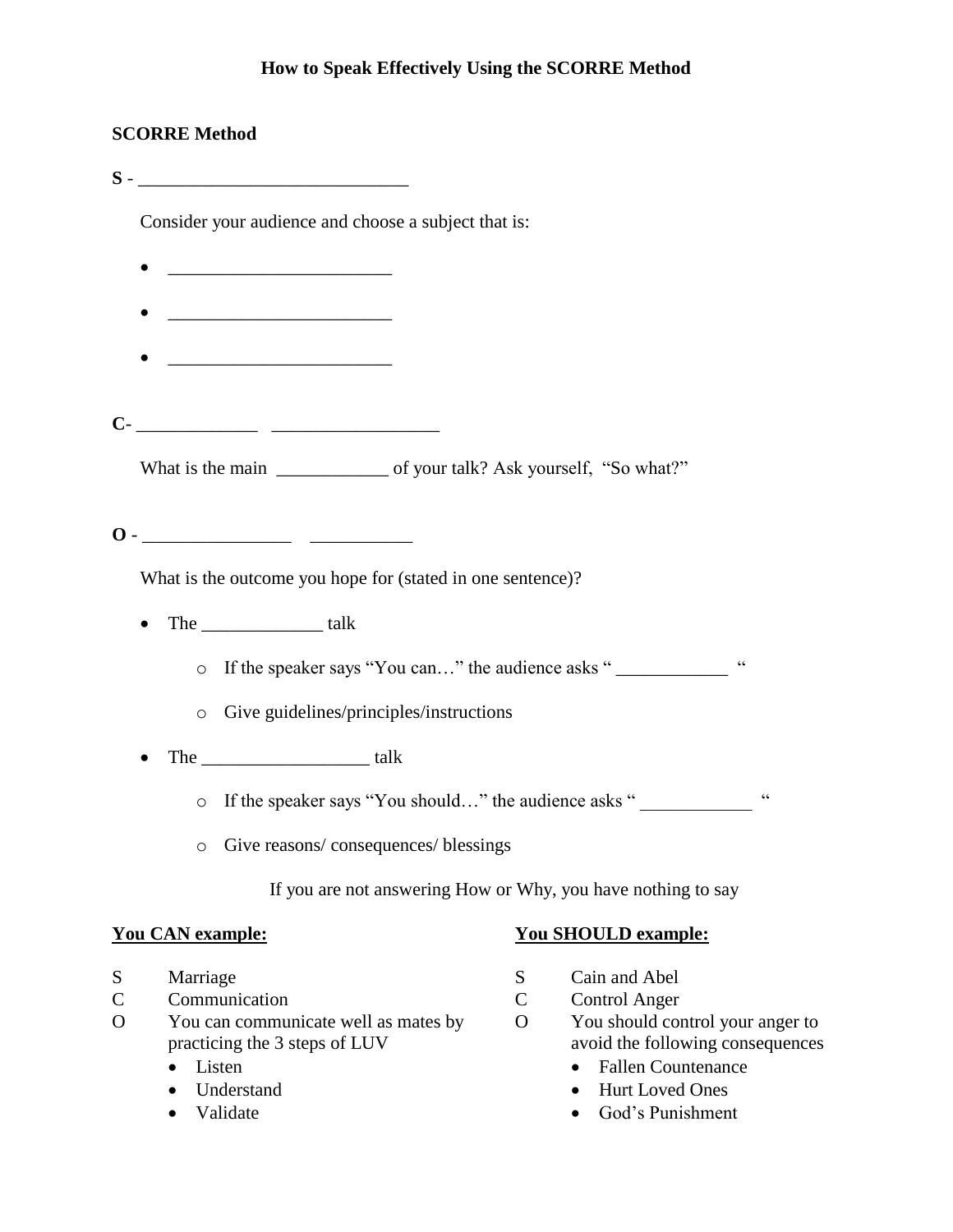| Intro<br>$\bullet$<br>Points<br>$\bullet$<br>Conclusion                                                                                                                                                                                                                                                                                               |
|-------------------------------------------------------------------------------------------------------------------------------------------------------------------------------------------------------------------------------------------------------------------------------------------------------------------------------------------------------|
| Include time                                                                                                                                                                                                                                                                                                                                          |
|                                                                                                                                                                                                                                                                                                                                                       |
|                                                                                                                                                                                                                                                                                                                                                       |
| What will be added to enrich your talk?                                                                                                                                                                                                                                                                                                               |
| Examples:<br>stories, personal examples, other real life examples, definitions, jokes, Power Point, video clip,<br>demonstration, skit, group discussion, role play, note sheet with outline, related articles, survey,<br>statistics, polls, research studies, props, object lesson, chart, poster, poems, song, quotes, game,<br>contest, quiz, etc |
| Use _____________ resource per point, introduction, and conclusion                                                                                                                                                                                                                                                                                    |
| Only choose the ___________ one                                                                                                                                                                                                                                                                                                                       |
|                                                                                                                                                                                                                                                                                                                                                       |
| What went well?                                                                                                                                                                                                                                                                                                                                       |
| $\overline{\phantom{a}}$ ?                                                                                                                                                                                                                                                                                                                            |
|                                                                                                                                                                                                                                                                                                                                                       |
| <b>Conclusion</b>                                                                                                                                                                                                                                                                                                                                     |
| 1. _____________________the SCORRE method                                                                                                                                                                                                                                                                                                             |
| 2. __________________ the SCORRE method                                                                                                                                                                                                                                                                                                               |
|                                                                                                                                                                                                                                                                                                                                                       |
|                                                                                                                                                                                                                                                                                                                                                       |